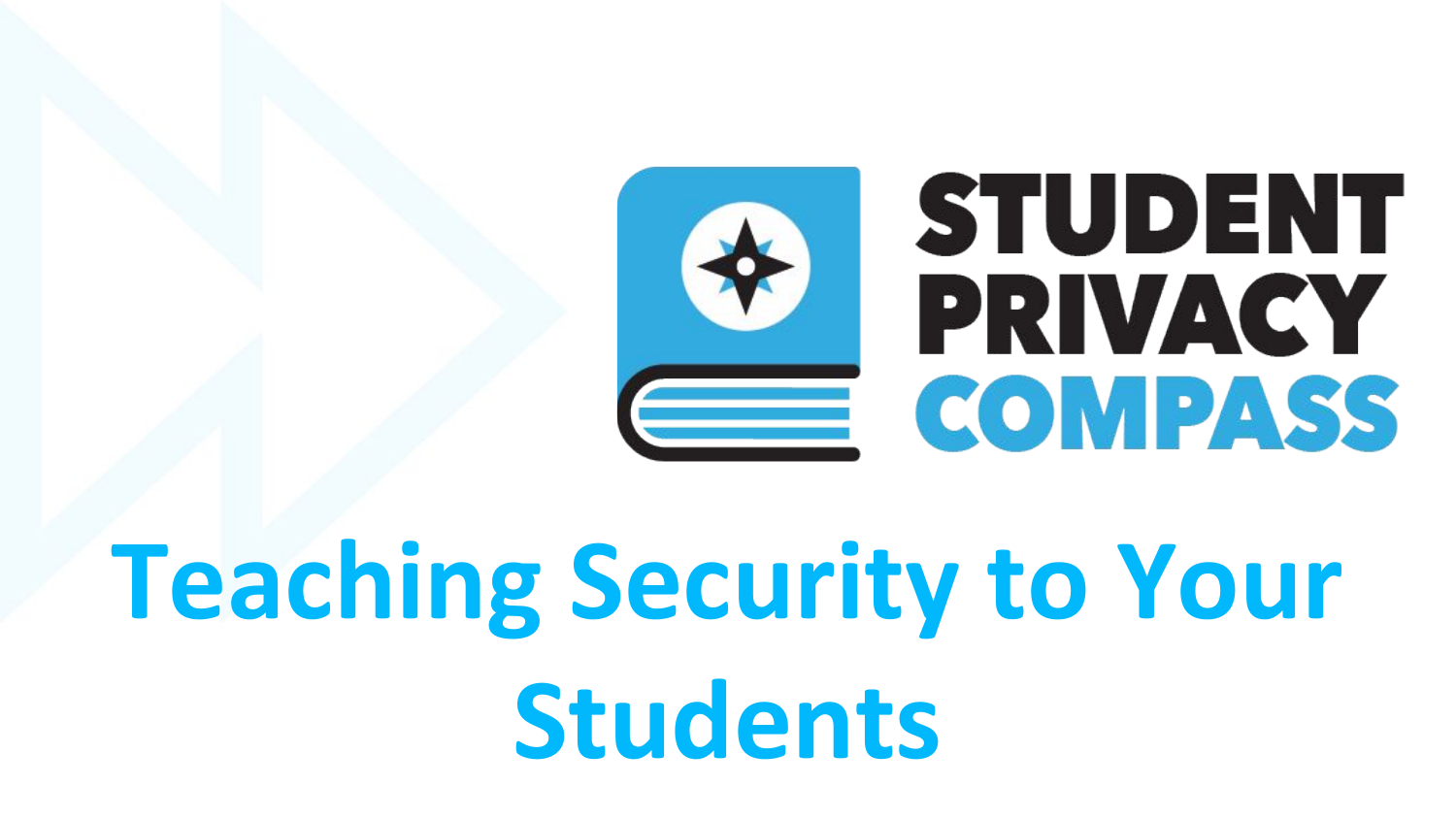### **Objectives**



- Understand the **need** to teach students about security.
- Recognize the myriad security risks students face online.
- Learn **security tips** for students and **key topics** to cover.
- Discover useful **lesson plans**, **activities**, and other **resources** to adapt for your classroom.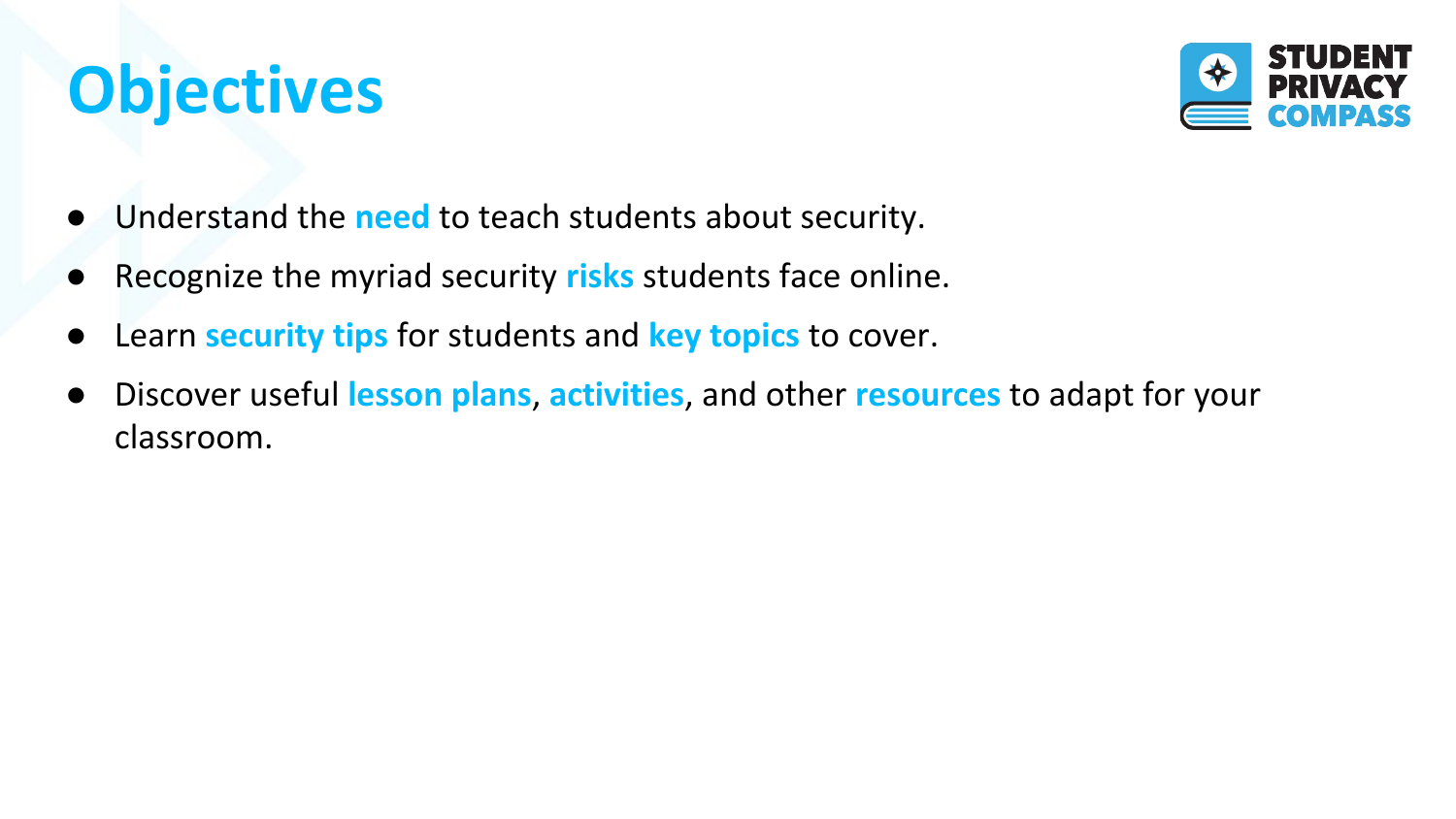# **Why Teach Security?**

- Cybersecurity is the art of protecting networks, devices, and data from unauthorized access or criminal use and the practice of ensuring **confidentiality**, **integrity**, and **availability** of information.
- With inadequate cybersecurity protections, students risk malware erasing their entire system, an attacker breaking into their system and altering files, an attacker using their computer to attack others, or an attacker stealing their information to cause financial or reputational harm.

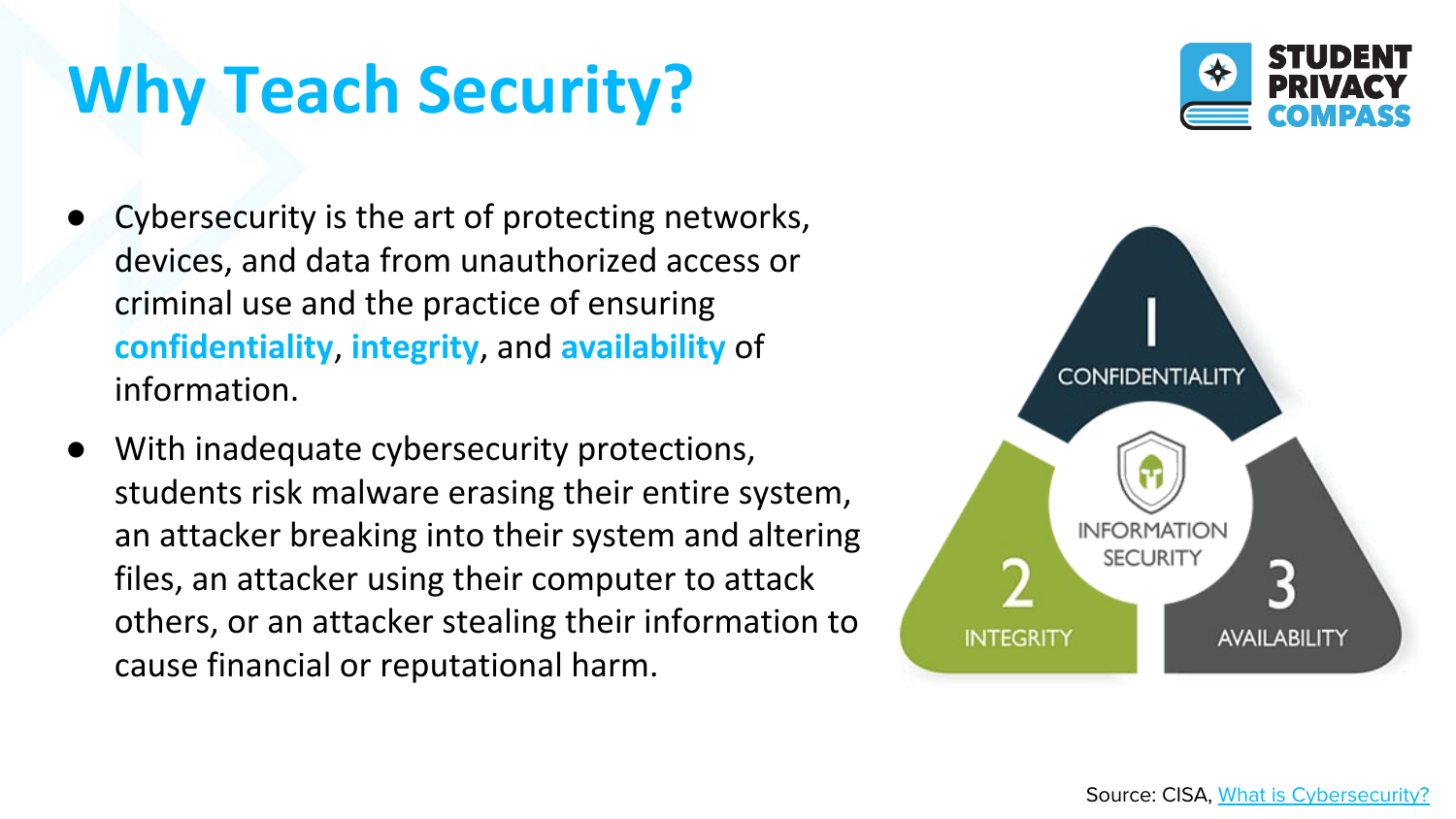# **Security Risks**



When students use the Internet, they expose themselves to risks through the mere act of **accessing a web page**, **communicating online**, or **downloading data**. It's sometimes possible for websites they access, people on the same network, or even third parties to figure out their location or other information about them. Bad actors can watch their browser, location, and other usage patterns to try to figure out who they are.

Without taking the **proper precautions**, it's difficult, if not impossible, for students to fully protect themselves against online risks. New online risks also crop up all the time, so it's important to **stay vigilant**.

Potential harms of compromised accounts and information include **theft**, **reputational damage**, and falling victim to **scams**.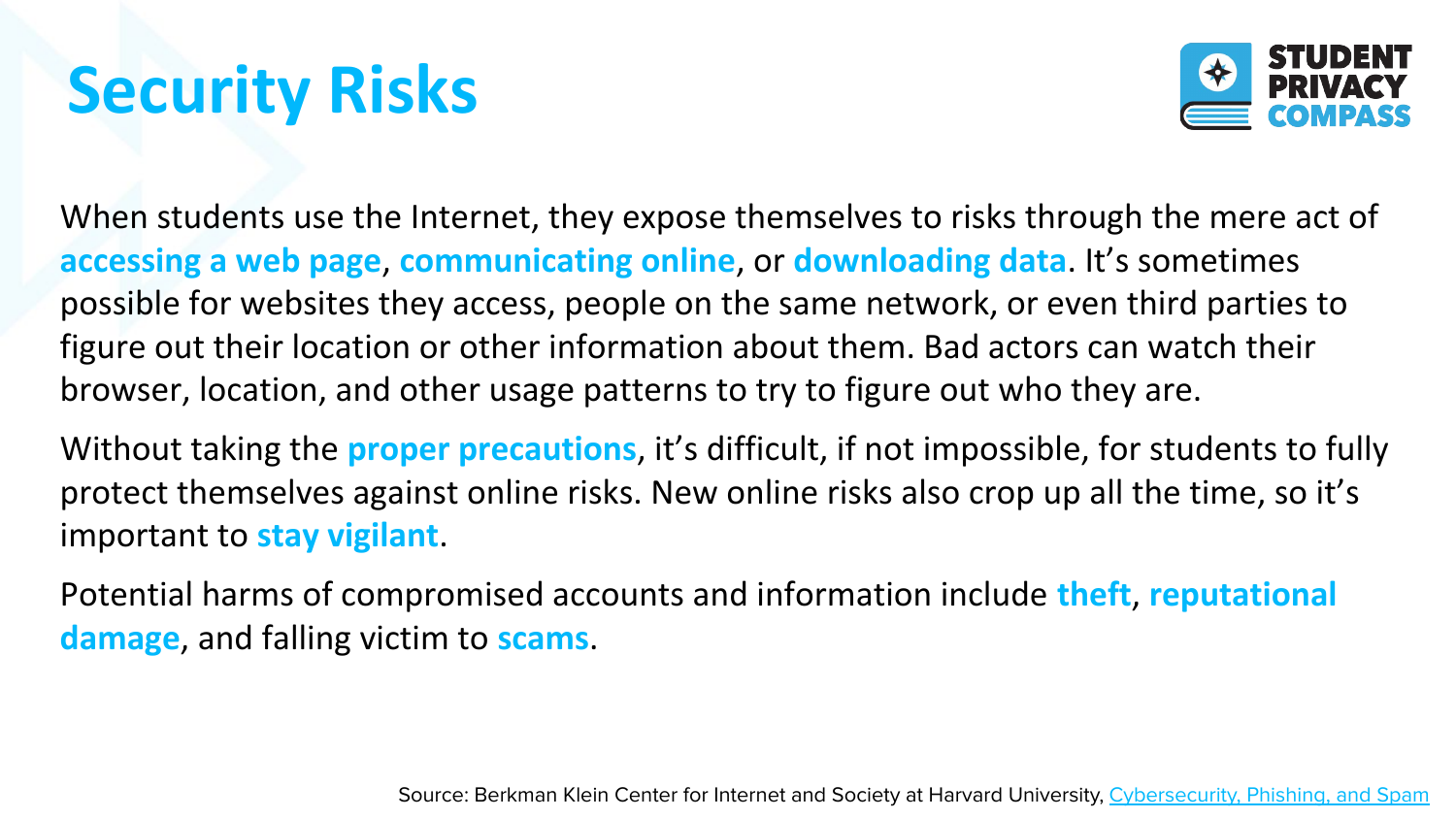# **Guiding Questions for Students**



- **What** is cybersecurity?
- **Why** is cybersecurity important?
- What are **confidentiality**, **integrity**, and **availability**?
- How can we **protect** our information from unauthorized access by hackers and other bad actors?

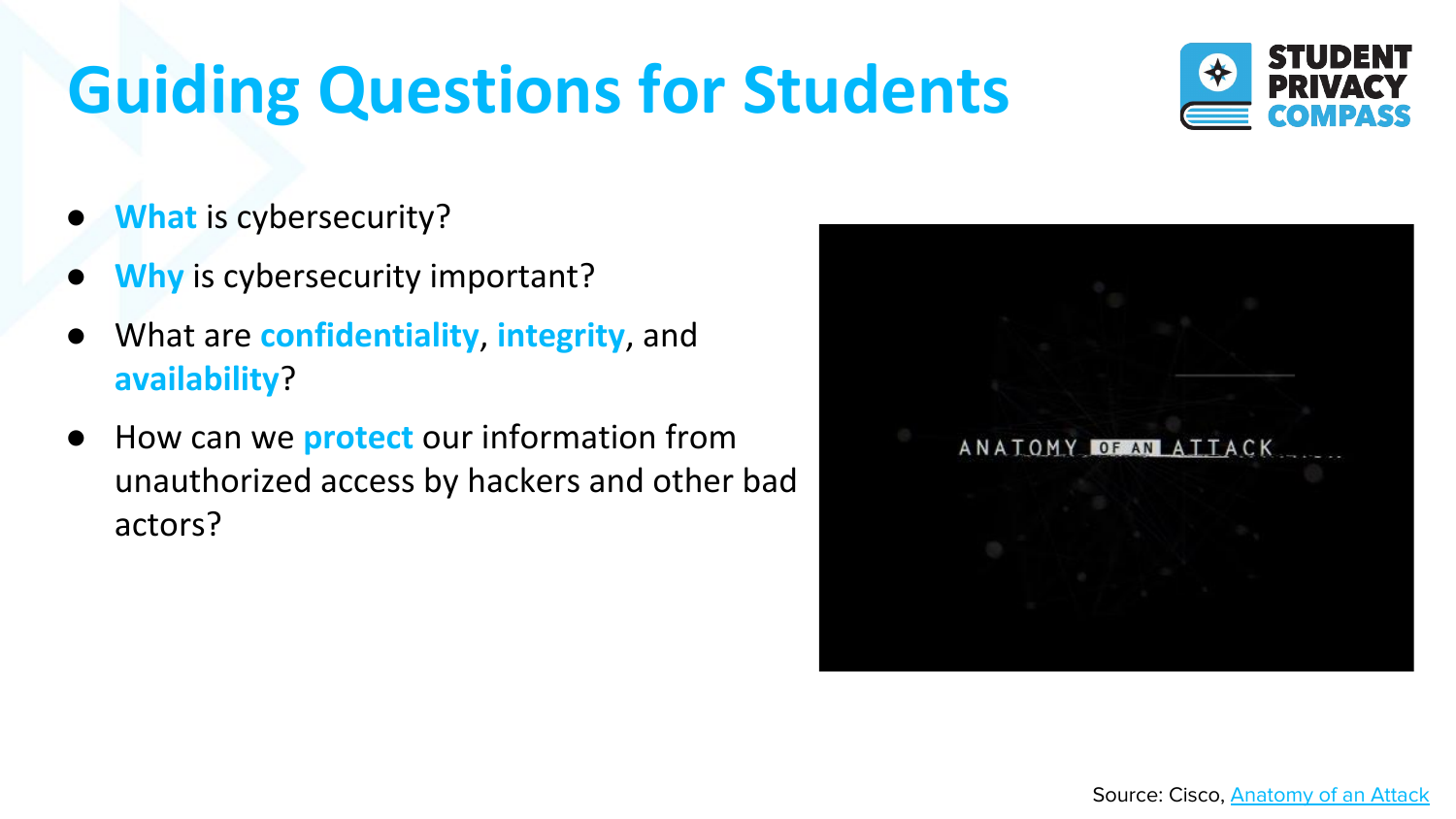# **Key Topics for Students**



- Strong **Passwords**
	- Lesson Example: Common Sense Education, [Password Power-Up](https://www.commonsense.org/education/digital-citizenship/lesson/password-power-up)
- Secure **Networks** and **Devices**
	- Lesson Example: Teaching Privacy, [You're Leaving Footprints](https://teachingprivacy.org/youre-leaving-footprints/)
- **●** Beware of **Malware**
	- **○ Phishing and Spam**
		- Lesson Example: Common Sense Education, [Don't Feed the Phish](https://www.commonsense.org/education/digital-citizenship/lesson/dont-feed-the-phish)
	- **○ Viruses and Trojan Horses**
	- **○ Scareware and Ransomware**
	- **○ Spyware**
	- For more information, check out the Canadian Civil Liberties Education Trust's Peer Privacy Protector Project [Section 4: When Your Watch Tells More Than Time](https://ccla-pppp.squarespace.com/english-index).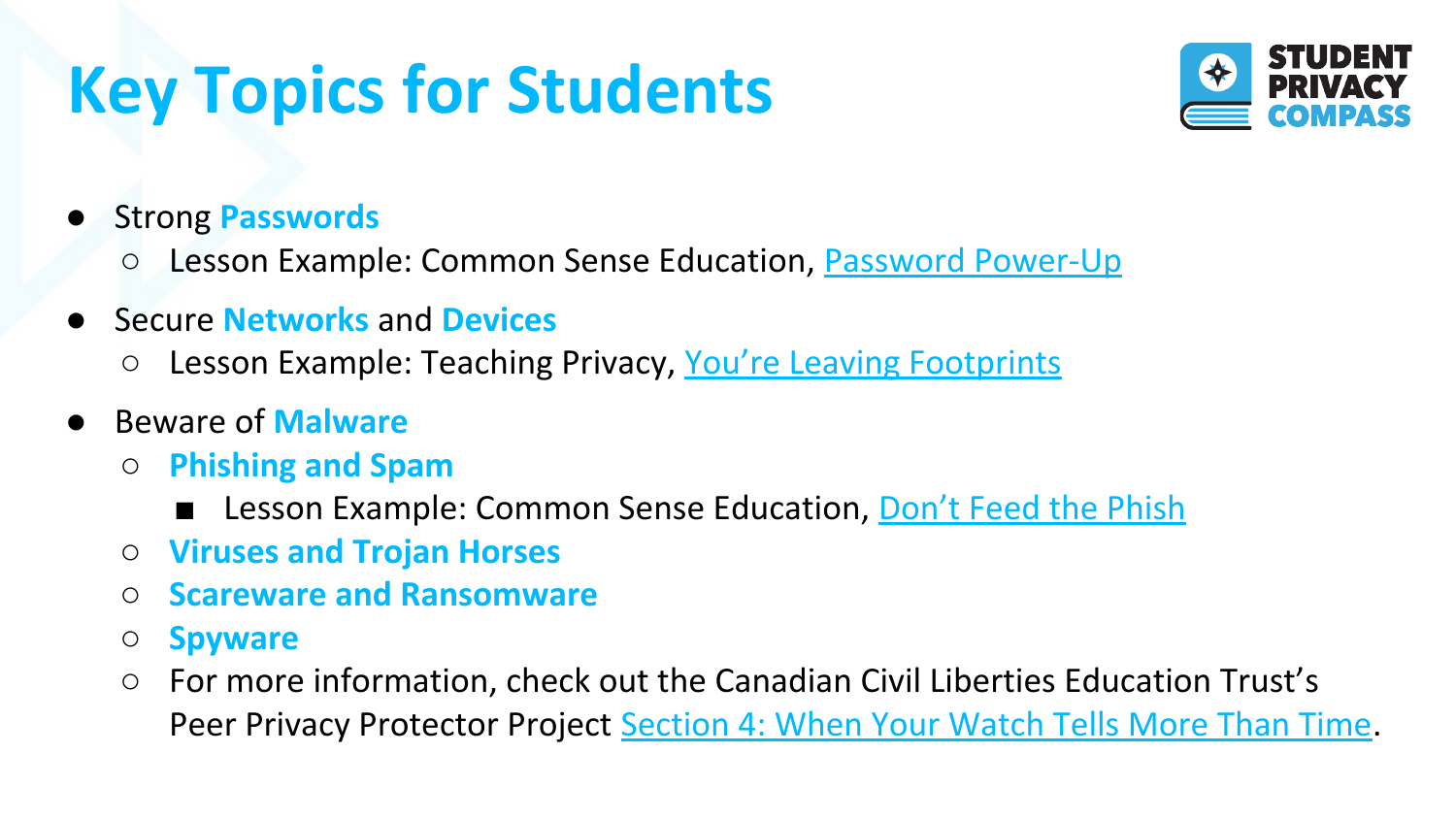# **Security Tips for Students I**



- **Update your apps, computer, and phone software** whenever you have the option. Almost all updates include security patches that close holes in the software that make it easier for someone to hack you. Make sure you keep your notifications on so you know when to update your software.
- **Use two-factor authentication** to access your accounts. A typical extra step of security is for your account to send a text message with a special code to enter after you try to login online.
- **Clear your cache**. Saved cookies, saved searches, and Web history could point to home address, family information and other personal data.
- **Use strong passwords** and keep them secret.
- **Turn off "save password"** feature in browsers.

Source: Canadian Civil Liberties Education Trust, [Section 4: When Your Watch Tells More Than Time](https://ccla-pppp.squarespace.com/english-index), Peer Privacy Protector Project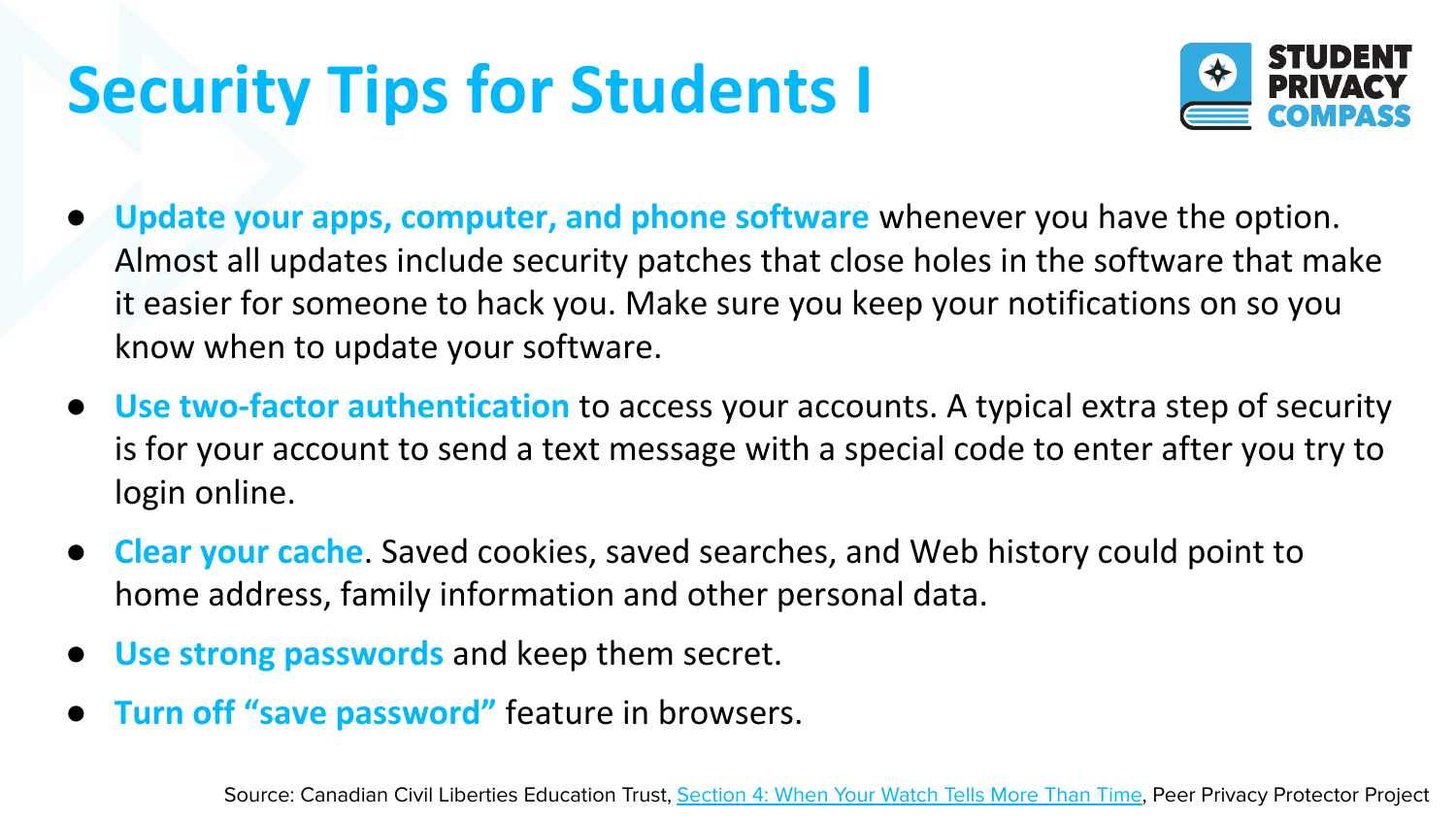# **Security Tips for Students II**



- Put a sticky note on your camera. This might make you seem super paranoid; however, whistleblowers in the past have revealed that many organizations like the NSA can "spy" on people through the front face camera on their computers and phones.
- **Use a firewall**, which creates a barrier between your computer and the internet and only allows certain types of data to pass. It helps stop any exchange of data from happening between your computer and the internet without you knowing it!
- **Think about encrypting your data**, and using services that have end-to-end encryption. There are great ones out there: do your research and make choices based on your needs and priorities.
- **Think before leaving private data in the cloud!** Do some research to find more encrypted storage services with great privacy policies that will make sure your private data is safe.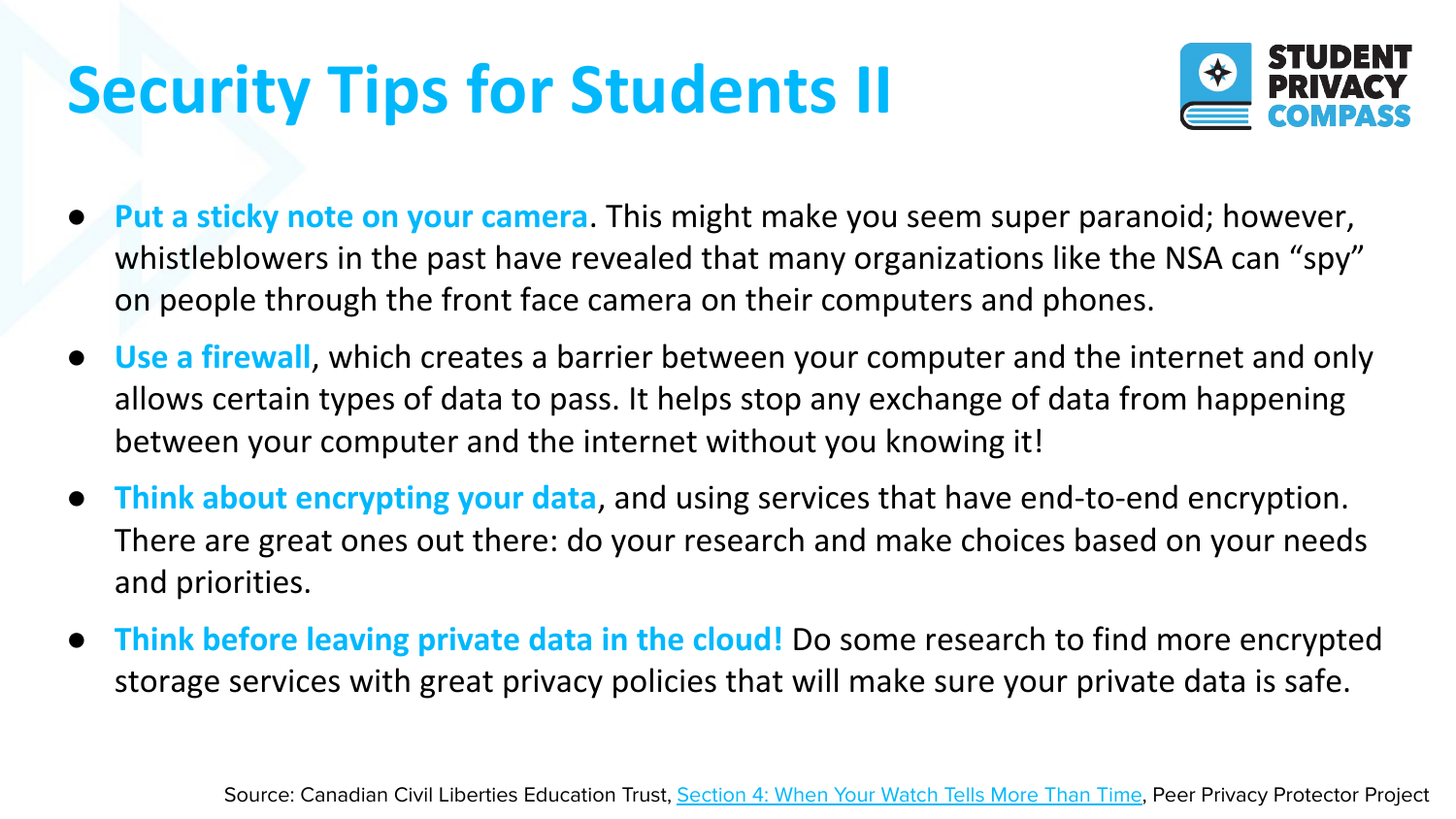



- 1. Consider the websites, apps, platforms, devices, and networks your students **use in the traditional and virtual classrooms**.
- 2. Identify which of the **security tips** you can share with your students.
- 3. Create a plan to **integrate** security best practices into your lessons and interactions with students.

For example, if you are having students create a new account on an approved edtech tool, plan to teach them how to create strong passwords and use TFA.